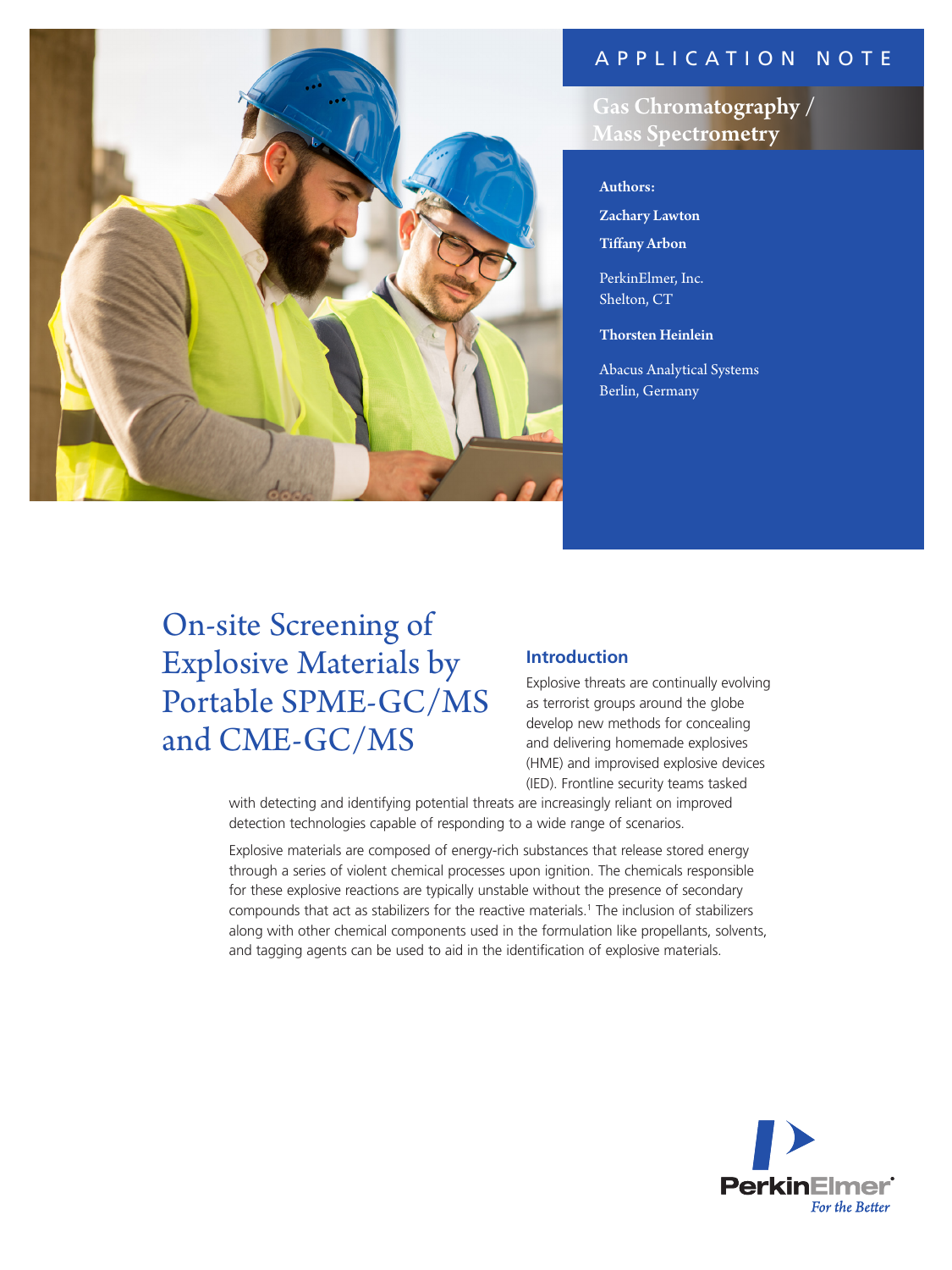In this study, we demonstrate the capability of Custodion Coiled Microextraction (CME) and Solid Phase Microextraction (SPME) field collection and injection devices to detect explosive related materials using the Torion T-9 Portable GC/MS for the separation, detection, and identification of explosive materials and secondary identifiers (e.g., stabilizers, propellants, solvents and tagging agents).

## **Experimental**

### **Hardware/Software**

All chromatographic separation and mass spectral detection were done with a PerkinElmer Torion® T-9 Portable GC/MS. Post analysis identification and data deconvolution were performed using Chromion® PC analytical software. Purchased reference standards were used to manually create a library for the compounds investigated in this study.

#### **Method Parameters**

The GC and MS method parameters are shown in Table 1.

#### *Table 1.* GC/MS Method Parameters.

| <b>GC/MS Method Parameters</b> |                                                                    |  |
|--------------------------------|--------------------------------------------------------------------|--|
| <b>Sampling Methods</b>        | Coiled Microextraction (CME)<br>Solid Phase Microextraction (SPME) |  |
| <b>SPME Phase</b>              | Divinylbenzene/Polydimethylsiloxane<br>(DVB/PDMS, 65 µm)           |  |
| <b>Injection Type</b>          | <b>Splitless</b>                                                   |  |
| <b>GC Injector Temp.</b>       | 175 °C                                                             |  |
| <b>GC Column</b>               | MXT-5, 5 m x 0.1 mm, 0.4 $\mu$ m d,                                |  |
| <b>GC Column Temp.</b>         | 40-280 °C at 2 °C/s, hold for 60 s                                 |  |
| <b>GC Carrier Gas</b>          | Helium, 0.2 mL/min.                                                |  |
| <b>Transfer Line Temp.</b>     | 175 °C                                                             |  |
| <b>Ionization Source</b>       | In-trap electron impact (EI)                                       |  |
| <b>Mass Analyzer</b>           | Toroidal Ion Trap                                                  |  |
| <b>Mass Range</b>              | 41-500 Da                                                          |  |
| <b>Detector</b>                | <b>Electron Multiplier</b>                                         |  |
| <b>Resolution</b>              | <0.5 m/z at 300 amu, nominal unit<br>mass to 500 amu               |  |

## **Solvents and Standards**

All Solvents, reagents, and standards used were purchased from Sigma-Aldrich® Inc.

#### **Sample Preparation**

The sampling of all explosive related materials was performed by Custodion® Solid Phase Microextraction (SPME) and Custodion Coiled Microextraction (CME).

#### **Solid Phase Microextraction**

Explosive standards were prepared to concentrations of 1000 µg/mL and 100 µg/mL. A small amount of each standard (liquid phase standards: 20 µL; solid phase standards: ~30 mg) was placed in an 8 mL headspace vial and heated at 37 ºC for a minimum of 10 minutes. Once equilibrium was achieved a Custodion SPME fiber (DVB/PDMS; 65 µm) was exposed to the headspace for 5 minutes before injection into the GC/MS. If no signal was detected another sample was prepared in an 8 mL headspace vial and heated to 70 ºC for 1 minute with the SPME fiber exposed for 5 minutes before injection.

#### **Coiled Microextraction**

For nonvolatile liquid standards, a Custodion CME wire (shown in the picture) was directly immersed into 100 µg/mL standards for ~5 seconds, left to dry for ~60 s before injection into the Torion T-9. For solid phase explosives Tetryl, PETN and RDX, a small amount of solid (~30 mg), was dissolved in methanol before performing the same procedure for the liquid standard.



*Figure 1.* Custodion Coiled Micro-extraction (CME) Sampler.

## **Results and Discussion**

When screening for explosive materials, not every explosive compound or metabolite is sufficiently volatile enough for detection by SPME sampling; therefore volatile stabilizers, propellants, and tagging agents are useful indicators. Extending SPME sampling times can provide an adequate signal for detection with some compounds, but semi-volatile compounds with boiling points higher than 200 °C are best suited for liquid injection using CME to ensure proper detection with minimal sample preparation. All compounds of interest including explosives, explosive metabolites, stabilizers, propellants, and tagging agents investigated shown in Table 2 along with the sampling technique that provided successful identification. Findings in this application note were reproduced from Abacus Analytical Systems GMBH.2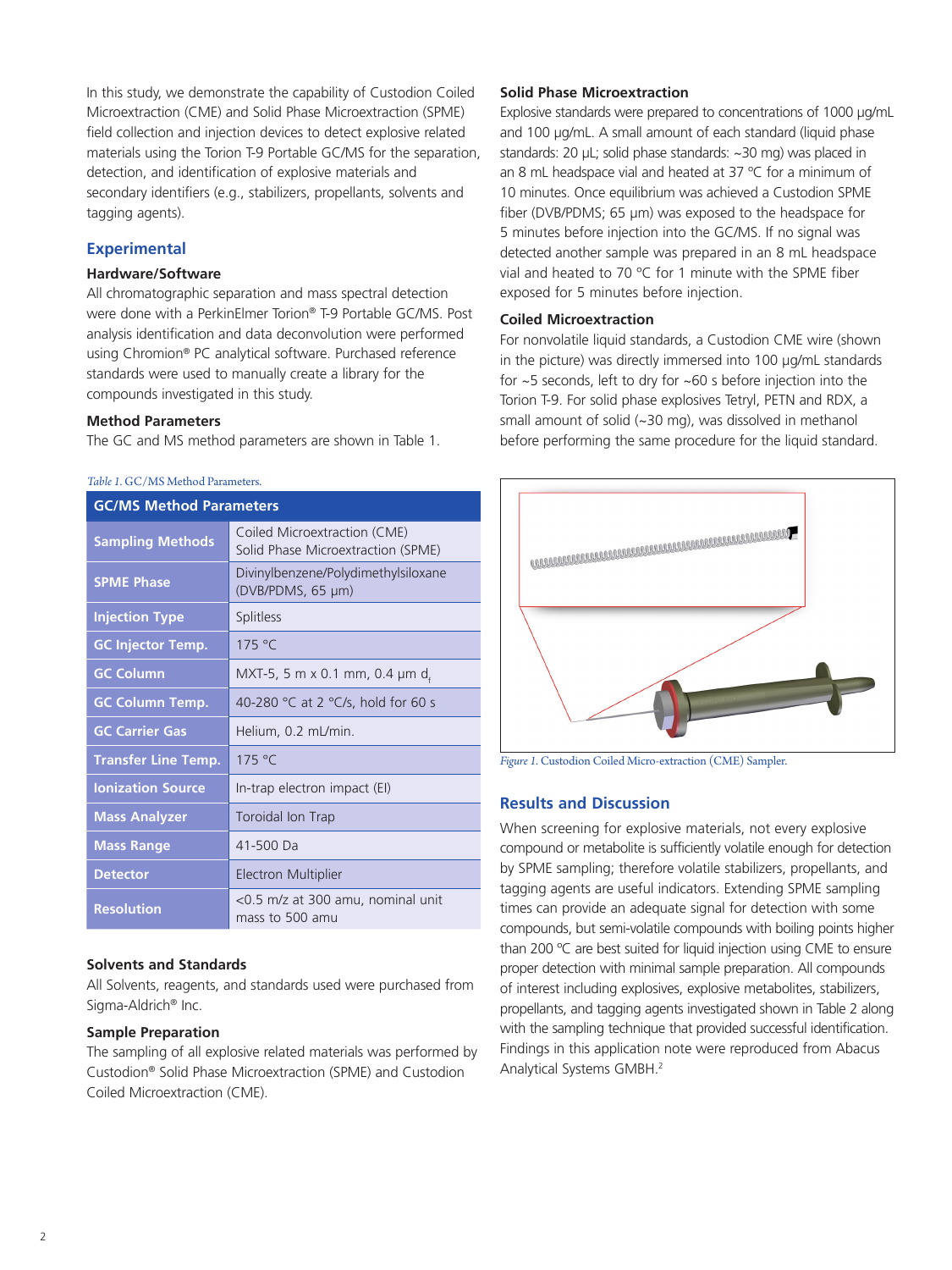#### *Table 2.* Summary sampling techniques used for investigated materials.

| <b>Explosives</b>                              | $Cas$ #        | <b>SPME</b> | <b>CME</b> |
|------------------------------------------------|----------------|-------------|------------|
| TATP (Triacetone Triperoxide)                  | 10788-37-8     |             |            |
| Nitroglycerin                                  | $55 - 63 - 0$  |             |            |
| DEGDN (Diethylene Glycol Dinitrate)            | 693-21-0       |             |            |
| 2,4-Dinitrotoluene                             | $121 - 14 - 2$ |             |            |
| Trinitrotoluene (TNT)                          | 118-96-7       |             |            |
| 1,3-Dinitrobenzene                             | $99 - 65 - 0$  |             |            |
| 2,4,6-Trinitrophenylmethylnitramine (Tetryl)   | 479-45-8       |             |            |
| RDX (Cyclonite, Hexogen)                       | 121-82-4       |             |            |
| PETN (Nitropenta, Pentaerytrityl Tetranitrate) | $78 - 11 - 5$  |             |            |
| TEGDN (Triethylene Glycol Dinitrate)           | $111 - 22 - 8$ |             |            |
| HMTD (Hexamethylene Triperoxide Diamine)       | 283-66-9       |             |            |
| HMX (Homocyclonite, Octogen)                   | 2691-41-0      |             |            |
| <b>Metabolites</b>                             |                |             |            |
| 1,3,5-Trinitrobenzene                          | $99 - 35 - 4$  |             |            |
| 2-Amino-4,6-Dinitrotoluene                     | 19406-51-0     |             |            |
| 4-Amino-2,6-Dinitrotoluene                     | 35572-78-2     |             |            |
| 2-Methyl-4-Nitroaniline                        | 99-52-5        |             |            |
| <b>Stabilizers</b>                             |                |             |            |
| Dimethyl Phthalate                             | $131 - 11 - 3$ |             |            |
| Diethyl Phthalate                              | 84-66-2        |             |            |
| Diphenylamine                                  | 122-39-4       |             |            |
| <b>Ethyl Centralite</b>                        | 85-98-3        |             |            |
| Methyl Centralite                              | 611-92-7       |             |            |
| <b>Explosive Propellants</b>                   |                |             |            |
| Nitrobenzene                                   | 98-95-3        |             |            |
| 2,6-Dinitrotoluene                             | 606-20-2       |             |            |
| 1-Nitronapthalene                              | 86-57-7        |             |            |
| <b>Tagging Agents</b>                          |                |             |            |
| EGDN (Ethylene Glycol dinitrate)               | 628-96-6       |             |            |
| 2-Nitrotoluene                                 | 88-72-2        |             |            |
| DMNB (2,3-Dimethyl-2,3-Dinitrobutane)          | 3964-18-9      |             |            |
| 3-Nitrotoluene                                 | 99-08-1        |             |            |
| 4-Nitrotoluene                                 | 99-99-0        |             |            |
| <b>Solvents</b>                                |                |             |            |
| <b>Butyl Acetate</b>                           | 123-86-4       |             |            |
| Cyclohexanone                                  | 108-94-1       |             |            |

*Green (Detection Possible), Red (Detection Not Possible), Grey (Not needed, because detected with SPME)*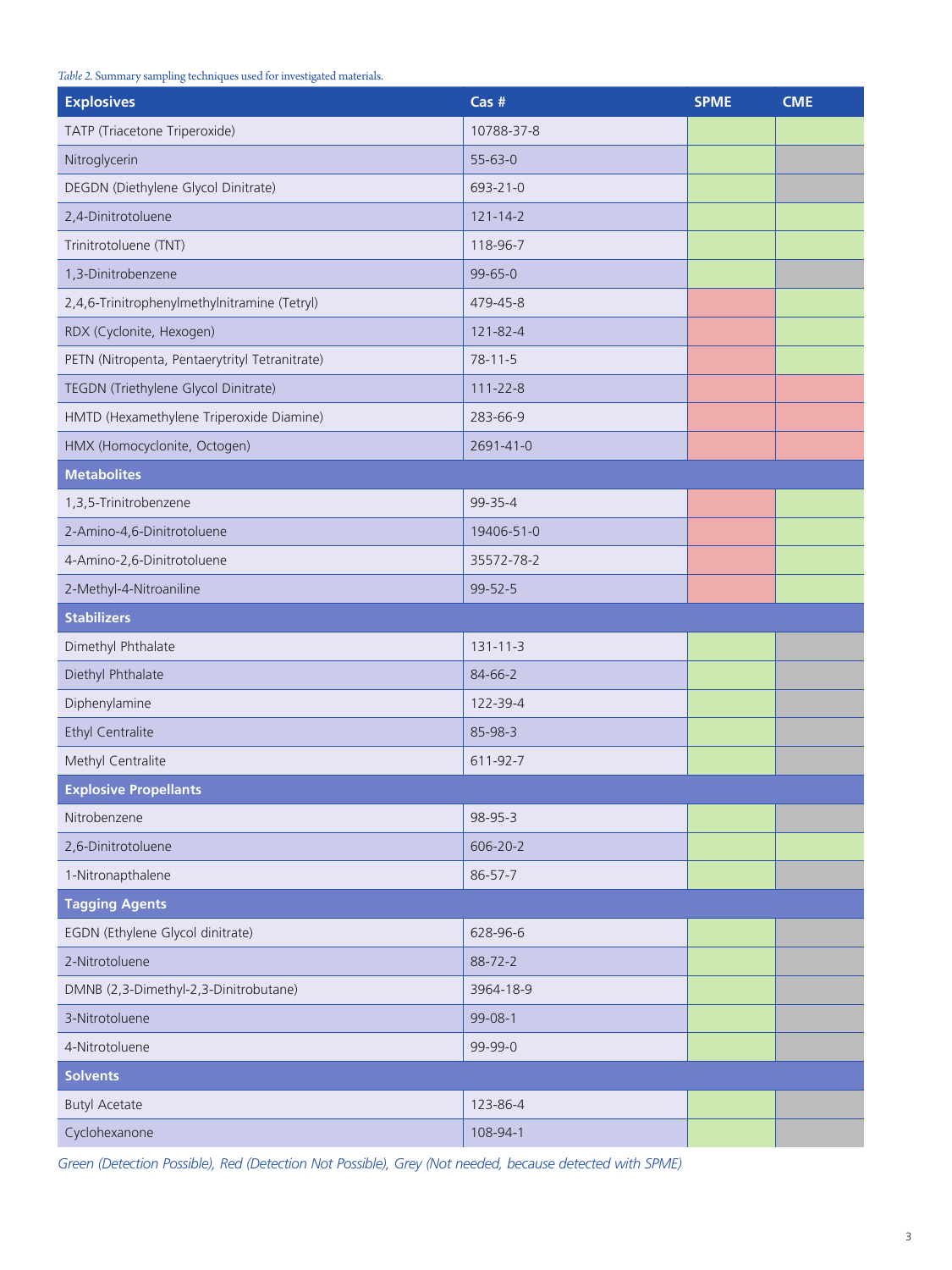#### **Explosives**

As previously stated, not all explosive compounds are sufficiently volatile enough for detection by SPME. Investigated explosives were first screened using SPME, before further investigation with the CME sampler. Six of the 12 explosive compounds tested provided sufficient results by SPME. An example of this shown in Figure 2

with the GC/MS data of an HS-SPME sample of Diethylene glycol dinitrate (DEGDN). As a comparison both SPME and CME sampling techniques were used to collect trinitrotoluene (TNT) shown in Figure 3. In the case of TNT, there was a 400-fold increase in signal intensity with CME liquid injection over HS-SPME due to TNT having a higher boiling point.



*Figure 2.* Total Ion Chromatograph (TIC) and Mass Spectra (MS) of Diethylene glycol dinitrate (DEGDN). Sampling: SPME, 5 min. 37 ºC.



*Figure 3.* GC/MS Comparison between Custodion sampling techniques. (A) TIC and MS of TNT; Sampling: SPME, 37 ºC, 5 min. (B) TIC and MS of TNT; Sampling: CME-liquid injection.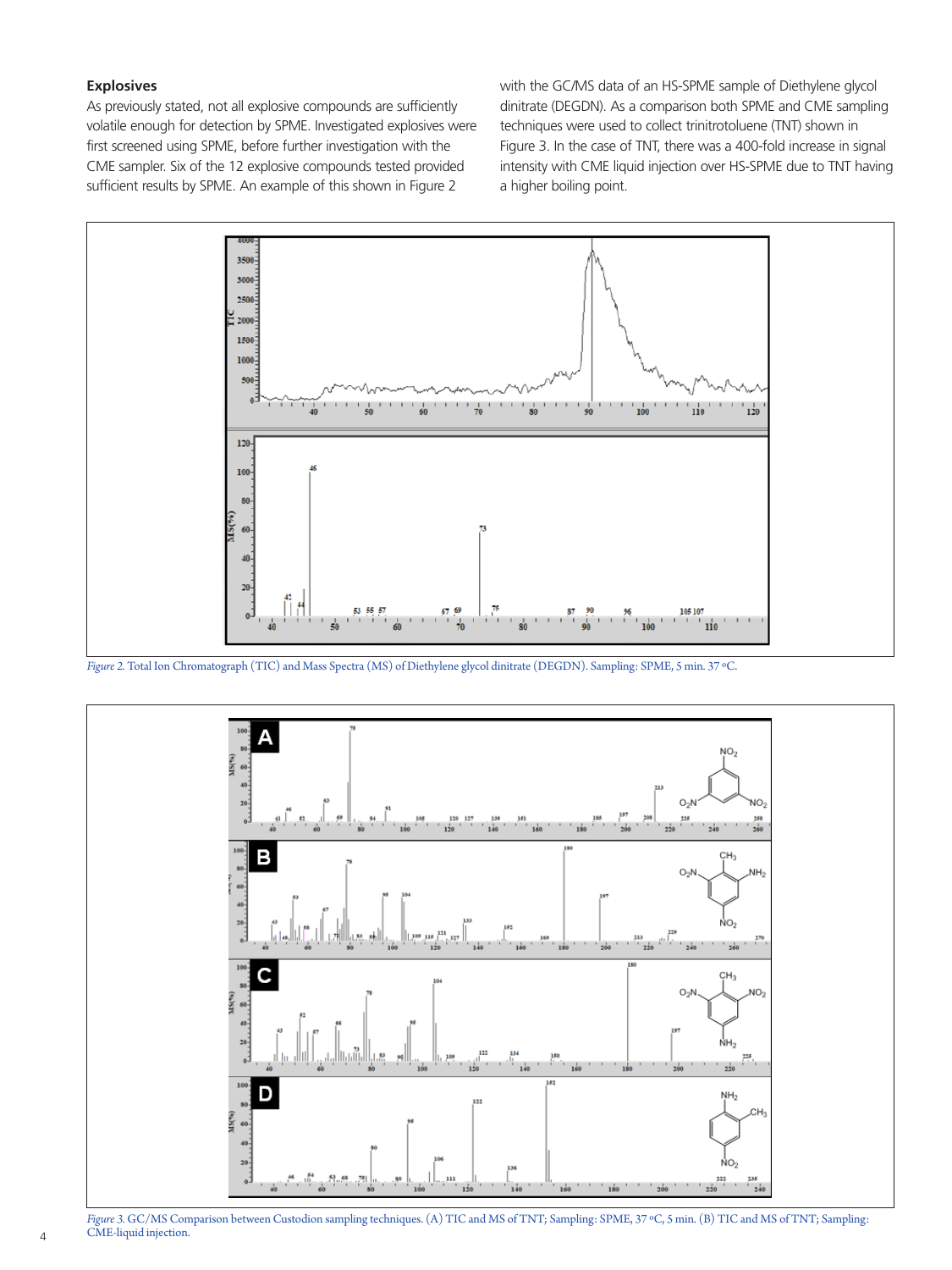## **CME sampling for Explosive Metabolites of Trinitrotoluene (TNT)**

Explosive compounds are relatively unstable and readily decompose when exposed to the environment. TNT is commonly used for commercial mining, construction processes and military applications since the World Wars.<sup>3</sup> Residual TNT readily decomposes into TNT metabolites when left in the soil. If tasked with assessing the environmental impact of these materials in soil, liquid-liquid extractions and sample preparation techniques with suitable solvents can be used in conjunction with CME sampling for semi-volatile compounds in liquid samples. An example of

this is shown in Figure 4, where TNT metabolites were identified with a Torion T-9 after directly immersing the CME sampler in a methanol extraction of TNT contaminated soil.

#### **Tagging Agents**

In the production process of plastic explosives, volatile odorous substances are added to aid in the detection of explosives by specialized canine units and suitable detection devices like SPME-GC/MS. HS-SPME sampling is the preferred technique for the identification of tagging agents with a relatively high vapor pressure, e.g., EDGN, DMNB, and derivatives of Nitrotoluene.



*Figure 4.* MS analysis of TNT metabolites collected by CME-direct immersion. (A) MS of 1,3,5-Trinitrotoluene. (B) MS of 2-Amino-4,6-nitroaniline. (C) MS of 4-Amino-2,6 nitroaniline. (D) MS of 2-Methyl-4-nitroaniline.

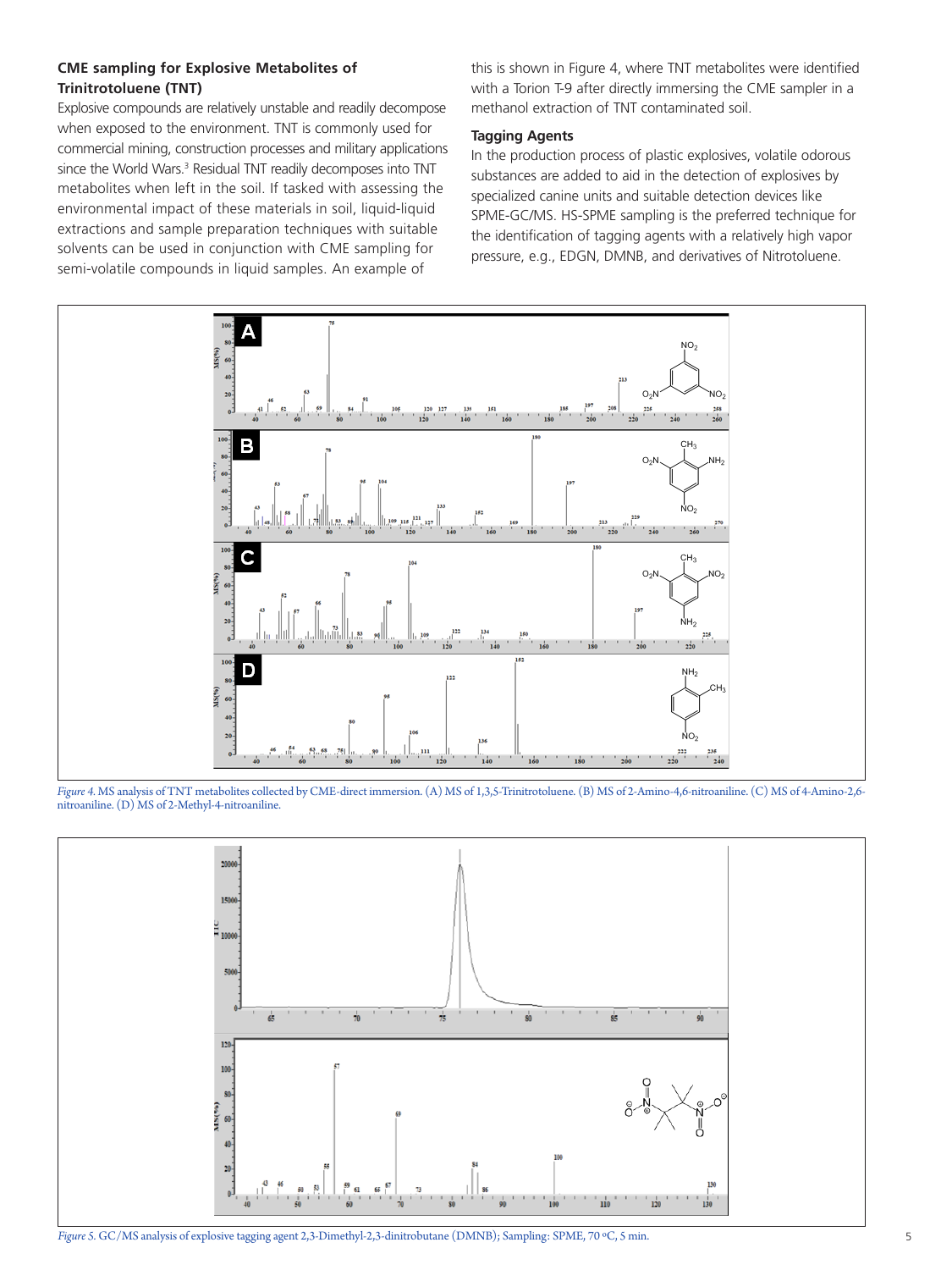## **Stabilizers and Phthalates**

The stabilizers and phthalates used in the formulation of explosive materials are typically more volatile than the explosive compounds and may indicate the presence of explosive materials. All the stabilizer compounds investigated were detected using HS-SPME as shown in Figure 6.

#### **Propellants and Solvents**

Like stabilizers and phthalates, propellants and solvents are typically more volatile than explosive materials and are readily detected using SPME. All the propellants and solvents were identified using HS-SPME within 5 minutes. As an example, the propellant 1-Nitronaphthalene shown in Figure 7.



*Figure 6.* MS analysis of stabilizer compounds collected by HS-SPME. (A) MS of Diphenylamine; Sampling: SPME, 37 ºC, 5 min. (B) MS of Methyl Centralite; Sampling: SPME, 70 ºC, 5 min. (C) MS of Ethyl Centralite; Sampling: SPME, 70 ºC, 5 min.



*Figure 7.* GC/MS analysis of propellant 1-Nitronaphthalene; Sampling: SPME, 37 ºC, 5 min.